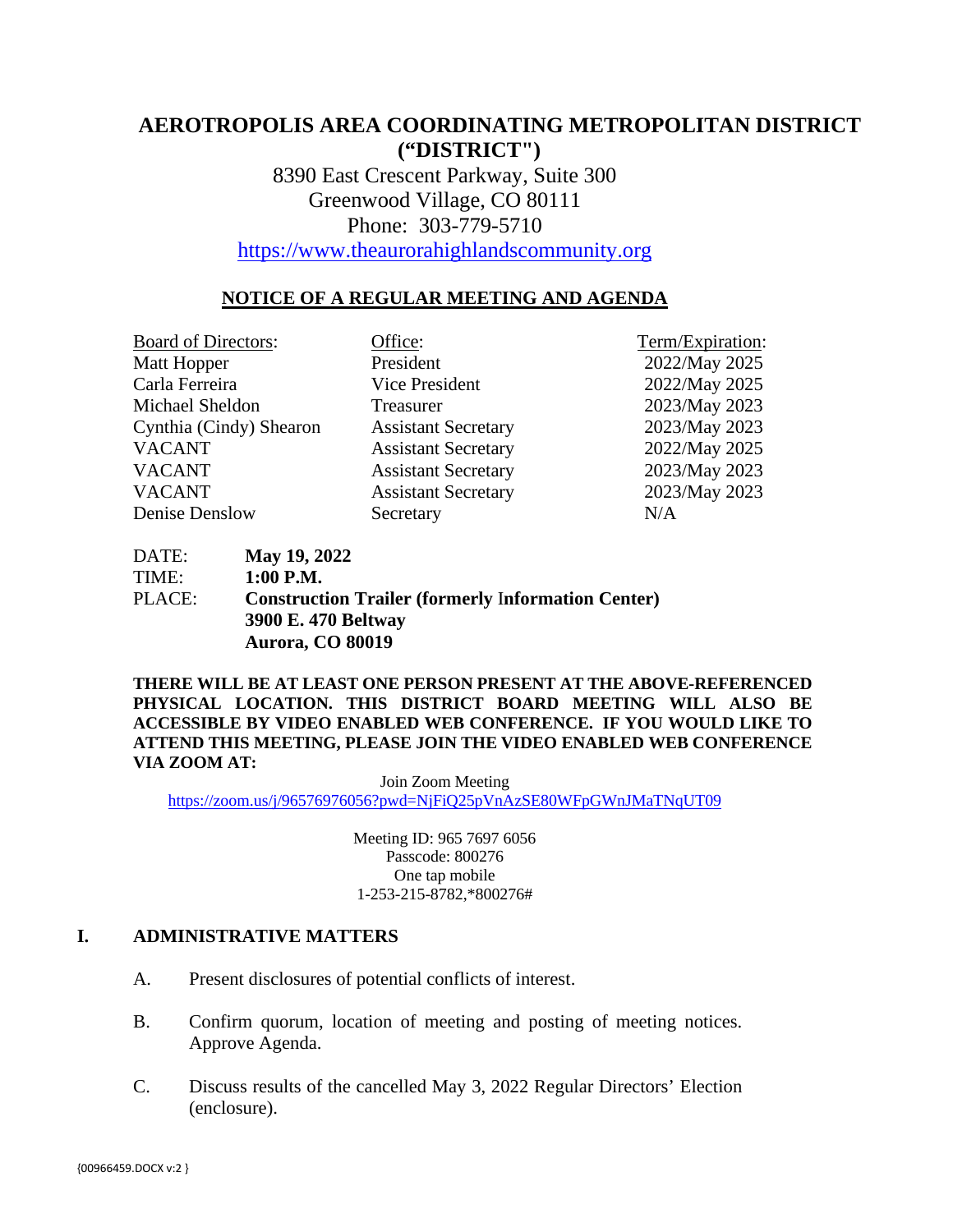Aerotropolis Area Coordinating Metropolitan District May 19, 2022 Agenda Page 2

D. Consider appointment of officers:

| Asst. Secretary <u>example</u> and the secretary and the secretary and the secretary and the secretary and the secretary and the secretary and the secretary and the secretary and the secretary and the secretary and the secretar |  |
|-------------------------------------------------------------------------------------------------------------------------------------------------------------------------------------------------------------------------------------|--|
| <b>Asst. Secretary</b>                                                                                                                                                                                                              |  |

E. Public Comment. Members of the public may express their views to the Board on matters that affect the District that are otherwise not on the agenda. Comments will be limited to three (3) minutes per person.

#### **II. CONSENT AGENDA**

Consent Agenda – These items are considered to be routine and will be ratified by one motion. There will be no separate discussion of these items unless a board member so requests; in which event, the item will be removed from the Consent Agenda and considered in the Regular Agenda.

• Review and consider approval of April 21, 2022 regular meeting minutes and April 27, 2022 special meeting minutes (enclosures).

#### **III. FINANCIAL MATTERS**

- A. Consider approval of payment of claims for operating costs, in the amount of \$36,107.30 (numbers based upon information available at time of preparation of Agenda, final numbers to be presented by accountant at meeting) (enclosure).
- B. Review and accept cash position report dated March 31, 2022, updated as of May 13, 2022 (enclosure).
- C. Discuss and consider approval of recommendation to The Aurora Highlands Community Authority Board ("**CAB**") for acceptance of the CAB and District Engineer's Report and Verification of Costs Associated with Public Improvements Draw No. 47 Engineer's Report and Verification of Costs No. 25 prepared by Schedio Group LLC (enclosure).
- D. Discuss and consider approval of recommendation to the CAB for acceptance of the CAB and District Engineer's Report and Verification of Costs Associated with Public Improvements, In-Tract Improvements / In Tract Home Builder Expenses, Engineer's Report and Verification of Costs No. 7 prepared by Schedio Group LLC (enclosure).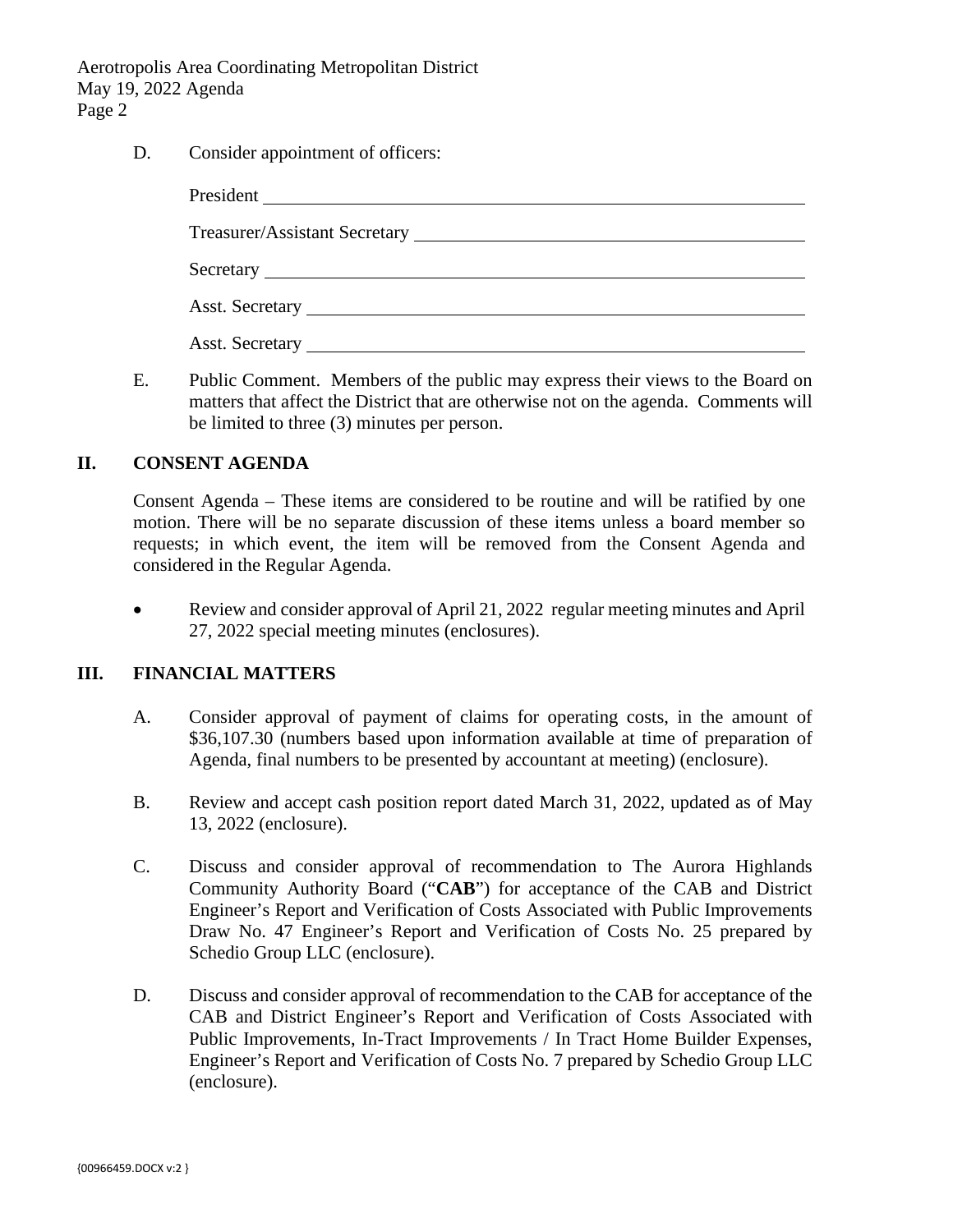#### **IV. CAPITAL PROJECTS**

A. Discuss and acknowledge funding sources in the total amount of \$3,566,534.29\* prepared by the District's accountant (enclosures - summary and list of checks):

| <b>TAH CAB/Spine Costs</b> | \$2,906,280.34  |
|----------------------------|-----------------|
| <b>AH In-Tract Costs</b>   | 205,442.44      |
| AF ARTA                    | 409,085.95      |
| <b>AF ATEC Spine Costs</b> | 42,732.00<br>S  |
| Developer                  | 2,993.56<br>S.  |
| Total:                     | \$3,566,534.29* |

\* Numbers based upon information available at time of preparation of Agenda, final numbers to be presented by accountant at meeting.

#### **District Capital Projects**:

- B. Discuss and consider approval of **Task Order No. 04** to **Master Service Agreement ("MSA")** for Program Management, Design and Construction Services by and between the District and **AECOM Technical Services, Inc.,** for Continued Services for Overlot Grading and SWMP Sections 21 and 28 (ATEC MSA), in the amount of \$348,388.00, subject to approval of the Construction Committee.
- C. Discuss and consider approval of **Task Order** to **MSA** for Survey Services by and between the District and **Aztec Consultants, Inc.,** for Legals Descriptions to Support Dry Utility Within Tributary T, in the amount of \$1,700.00, subject to approval of the Construction Committee.
- D. Discuss and consider approval of **Task Order No. 35** to **MSA** for Geotechnical Services by and between the District and **CTL Thompson, Inc.,** for Geotechnical / Subgrade Investigation and Pavement Design (Harvest Road/I-70 to  $26<sup>th</sup>$  Avenue), in the amount of \$24,550.00, subject to approval of the Construction Committee.
- E. Discuss and consider approval of **Task Order** to **MSA** for Geotechnical Services by and between the District and **CTL Thompson, Inc.,** for Waterline Resistivity Testing (The Aurora Highlands Filing Nos. 3 and 11), in the amount of \$3,850.00, subject to approval of the Construction Committee.
- F. Discuss and consider approval of **Change Order No. 20** to **Construction Agreement** for Street Lighting Services by and between the District and **Dynalectric Colorado,** for TAH Filing 1 - Lighting (Powering of Lights on 38<sup>th</sup>)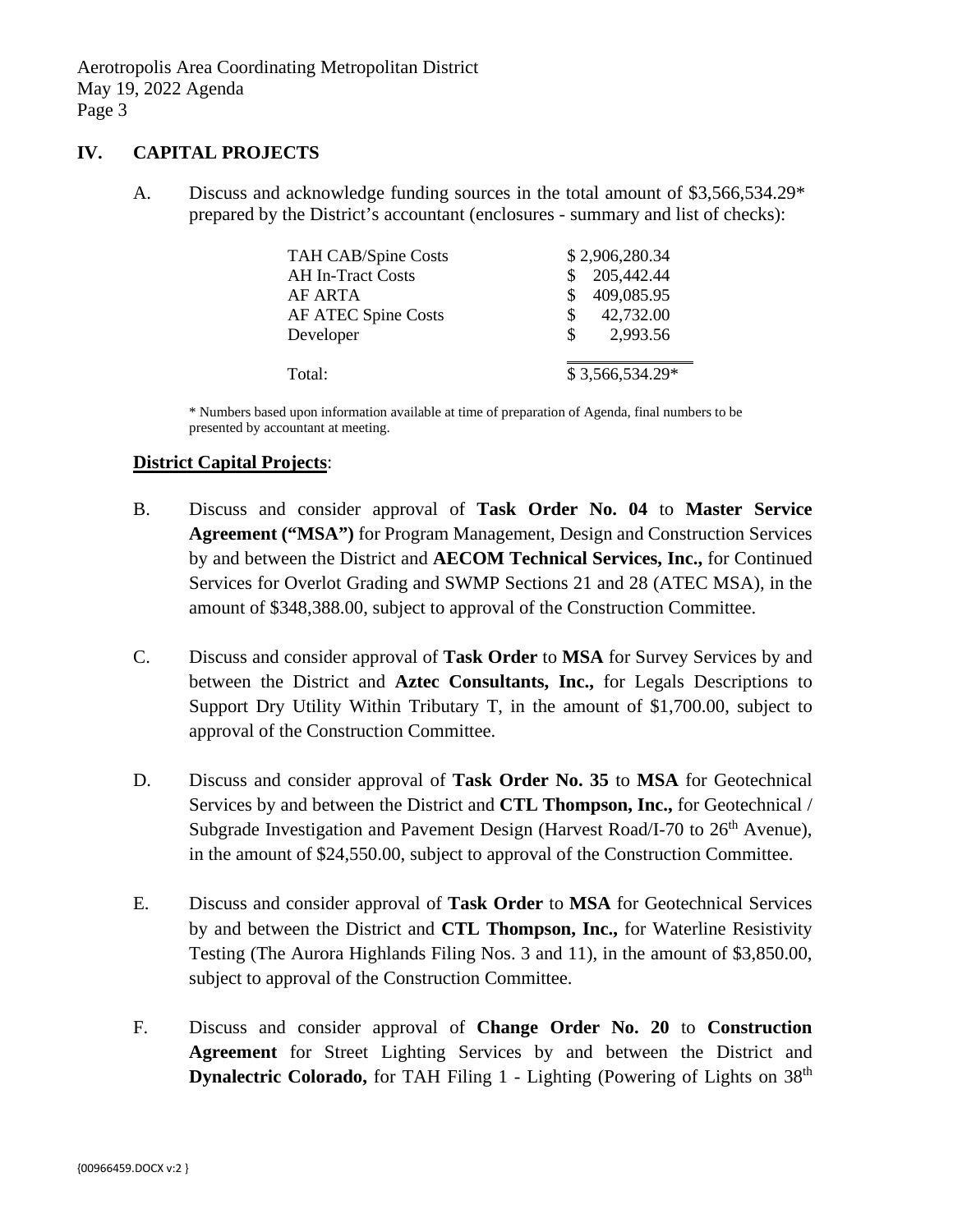Street), in the amount of \$17,444.45, subject to approval of the Construction Committee.

- G. Discuss and consider approval of **Change Order No. 21** to **Construction Agreement** for Street Lighting Services by and between the District and **Dynalectric Colorado,** for TAH Filing 1 - Lighting (Credit for Permit Fee and Use Tax), in the deductive amount of (\$9,157.00), subject to approval of the Construction Committee.
- H. Discuss and consider approval of **Change Order No. 05 to Task Order No. 01** to **MSA** for Civil Engineering Services by and between the District and **Felsburg Holt & Ullevig, Inc.** for E-470 Aurora Highlands Parkway Interchange (Addition Fee to Cover Response to 100% review comments from the City of Aurora and E-470 Authority), in the amount of \$238,620.00, subject to approval of the Construction Committee.
- I. Discuss and consider approval of **Change Order No. 02** to **Task Order No. 26** to the **MSA** for Civil Engineering Services by and between the District and **HR Green Development, LLC** for Construction Assistance Services (Filing 3, 10, 11 and Prairie Waters Relocation) in the amount of \$88,000, subject to approval of the Construction Committee.
- J. Discuss and consider approval of **Work Order No. 14** to **Construction Management Agreement (CMAR)** by and between the District and **JHL Constructors, Inc.** for Construction Management Services (Walls and Fencing Installation Phases 1 and 2), in the amount of \$4,741,867.01, subject to approval of the Construction Committee.
- K. Discuss and consider approval of **Work Order No. 20** to **Construction Management Agreement (CMAR)** by and between the District and **JHL Constructors, Inc.** for Construction Management Services (Brightview Landscaping), in the amount of \$4,107,532.50, subject to approval of the Construction Committee.

### **V. LEGAL MATTERS**

A. Discuss and consider approval of Second Amended and Restated Inclusion Agreement (Aurora Tech Center Development, LLC/Property East of Powhaton) by and among the District and Aurora Tech Center Development, LLC (to be distributed).